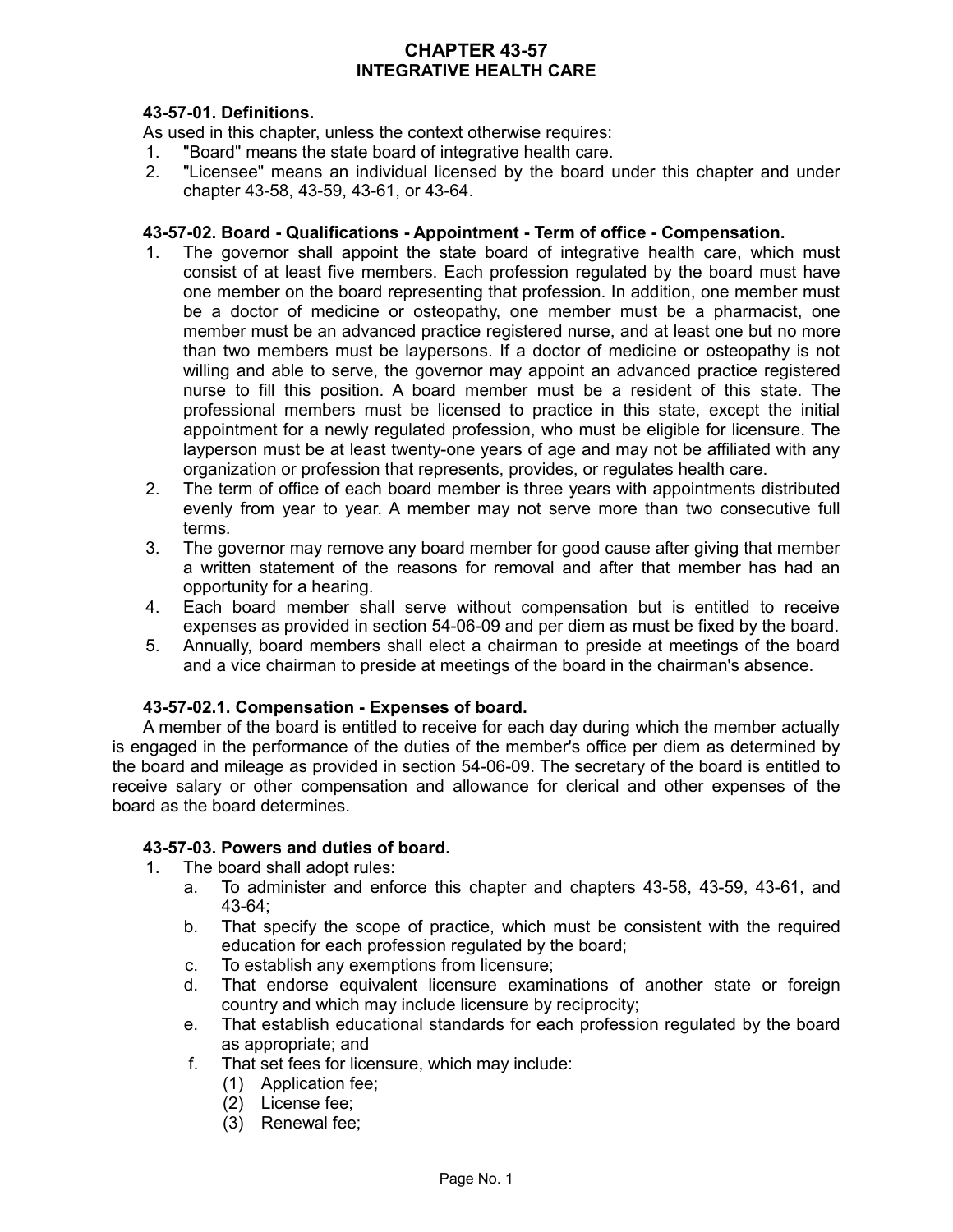- (4) Late fee;
- (5) Administrative fees; and
- (6) Continuing education fees.
- 2. The board shall produce an annual list of the names and level of licensure of all individuals licensed by the board and make the list available upon request.
- 3. The board may employ staff and provide for staff compensation.
- 4. The board shall receive all moneys collected under this chapter and chapters 43-58, 43-59, 43-61, and 43-64 and shall deposit and disburse all fees and moneys collected in accordance with section 54-44-12.
- 5. The board may establish continuing education requirements for license renewal.
- 6. The board may adopt a code of ethics for each profession regulated by the board.
- 7. The board may adopt rules allowing students to practice under licensed supervision.

# **43-57-04. Board duties in regulating professions - Subgroups.**

- 1. The board shall establish a subgroup for each profession regulated by the board. The board shall appoint at least three and no more than five members of the profession to serve as volunteer members of the subgroup. A subgroup member must be a licensed member of the profession, except in the case of a newly regulated profession in which case each subgroup member must be eligible for licensure. The board may appoint a board member to serve on a subgroup representing that board member's profession. The subgroup members serve at the pleasure of the board.
- 2. A subgroup established under this section shall serve in an advisory capacity to advise the board when requested by the board. The subgroup on its own motion may advise the board as the subgroup determines necessary.
- 3. The board may not take any action that impacts a profession regulated by the board as a whole or which impacts one or more licensees of that profession unless the board first consults with and requests the recommendation of the appropriate subgroup. If the board takes an action that is contrary to a subgroup's recommendation, the board shall articulate in writing why the subgroup's recommendation was not followed.

### **43-57-05. Petition to the board - Inclusion as a board-regulated profession - Consideration of additional health care professions.**

- 1. An existing occupational or professional board of this state or agency of this state which regulates the practice of a health profession or a representative of a health profession that is not regulated by this state may submit to the board a petition and proposed bill draft requesting inclusion of that health profession as a profession regulated by the board. Upon receipt of a petition and proposed bill draft submitted under this section, the board shall review the petition and may work with the person submitting the petition to provide assistance in accomplishing this requested inclusion.
- 2. If a committee of the legislative assembly considers a measure to regulate a health care profession with fewer than fifty likely members, the committee shall consider whether it is desirable and feasible to have the state board of integrative health, some other existing board, or an existing state agency regulate that profession rather than create a new board.
- 3. If the membership of a board-regulated profession increases to at least one hundred licensees, the board may introduce legislation creating an independent board to regulate that profession.

# **43-57-06. Issuance of license - Expedited.**

- 1. If the board determines an applicant possesses the qualifications required under this chapter and under chapter 43-58, 43-59, 43-61, or 43-64, the board shall issue a license to the applicant.
- 2. The board shall establish an expedited procedure for licensure of an applicant who is certified by a professional organization identified by the board by rule or who holds a valid license or certificate of registration in another jurisdiction. The board may grant a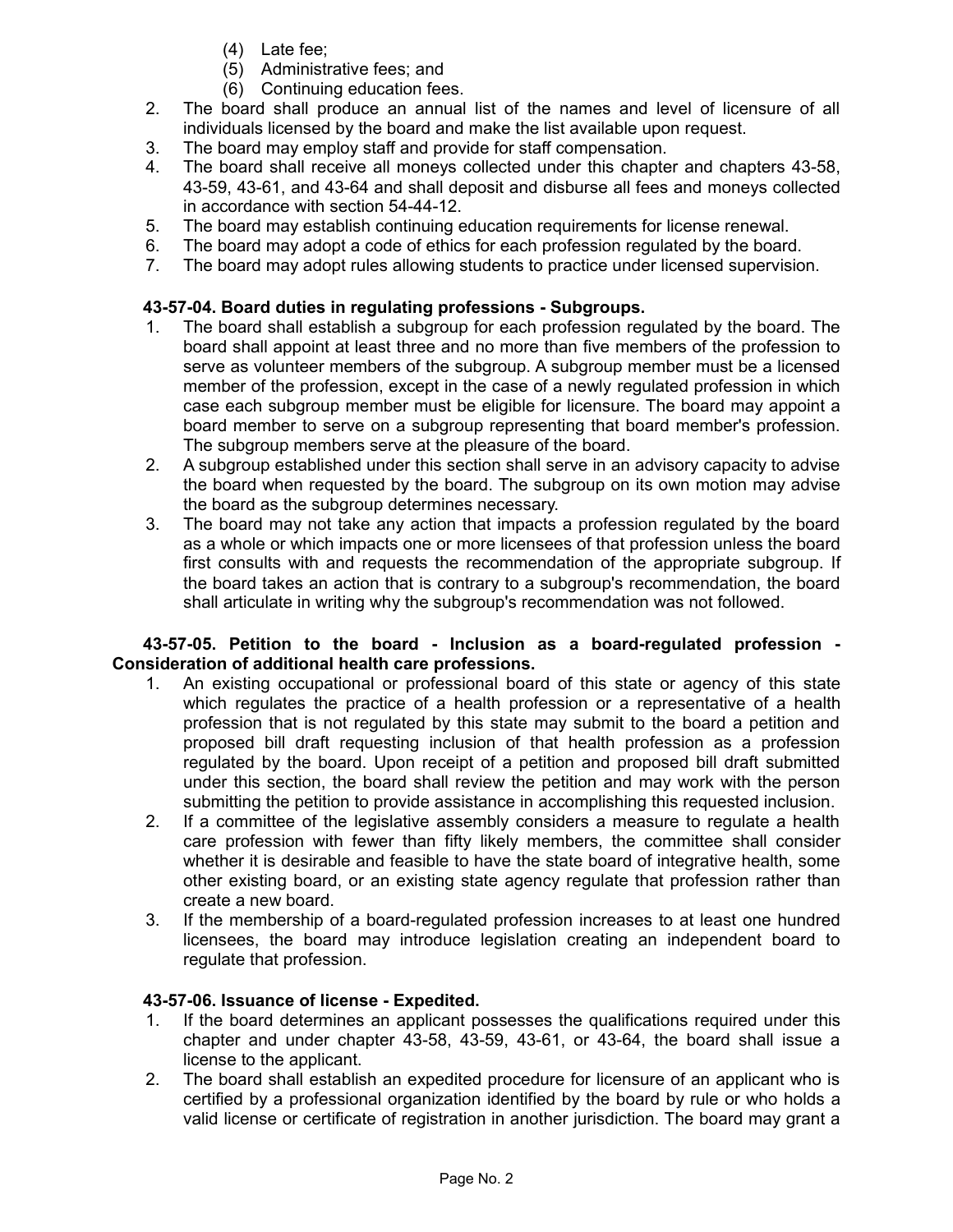provisional license to an expedited licensure applicant while the expedited license application is pending.

# **43-57-07. License renewal - Continuing education.**

- 1. A license is effective when granted by the board.
- 2. A license issued under chapter 43-58 or 43-59 expires on December thirty-first of every odd-numbered year. A license issued under chapter 43-61 or 43-64 expires on December thirty-first of every even-numbered year.
- 3. A license may be renewed by payment of the renewal fee and completion of any continuing education requirements set by the board, provided the applicant's license is not currently revoked or grounds for denial do not exist.
- 4. If the application for renewal is not received on or before the expiration date, the license expires and the individual may not practice until a new application is made and a license is granted by the board.
- 5. At the time of renewal, the board shall require each applicant to present satisfactory evidence that the applicant has completed any continuing education requirements specified by the board.
- 6. If a license has not been renewed as a result of nonpayment of the renewal fee or the failure of the licensee to present satisfactory evidence of completion of any continuing education requirements, the licensee must reapply for licensure.
- 7. The board may extend the renewal deadline for an applicant having proof of medical or other hardship rendering the applicant unable to meet the renewal deadline.

### **43-57-08. Discipline.**

- 1. The board may take disciplinary action against a licensee by any of the following means:
	- a. Revocation of license;
	- b. Suspension of license;
	- c. Probation;
	- d. Imposition of stipulations, limitations, or conditions relating to the licensee's practice;
	- e. Letter of censure;
	- f. Require the licensee to provide free public or charitable service for a defined period; and
	- g. Impose fines, not to exceed five thousand dollars for any single disciplinary action. Any fines collected by the board must be deposited in the state general fund.
- 2. Disciplinary action may be imposed against a licensee upon any of the following grounds:
	- a. The use of any false, fraudulent, or forged statement or document, or the use of any fraudulent, deceitful, dishonest, or immoral practice, in connection with any of the licensing requirements.
	- b. The making of false or misleading statements about the licensee's skill or the efficacy of any medicine, treatment, or remedy.
	- c. The conviction of any misdemeanor determined by the board to have a direct bearing upon the licensee's ability to serve the public or any felony. A license may not be withheld contrary to the provisions of chapter 12.1-33.
	- d. Habitual use of alcohol or drugs.
	- e. Physical or mental disability materially affecting the ability to perform the duties of the profession in a competent manner.
	- f. The performance of any dishonorable, unethical, or unprofessional conduct likely to deceive, defraud, or harm the public.
	- g. Obtaining any fee by fraud, deceit, or misrepresentation.
	- h. Aiding or abetting the practice of the profession by an unlicensed, incompetent, or impaired person.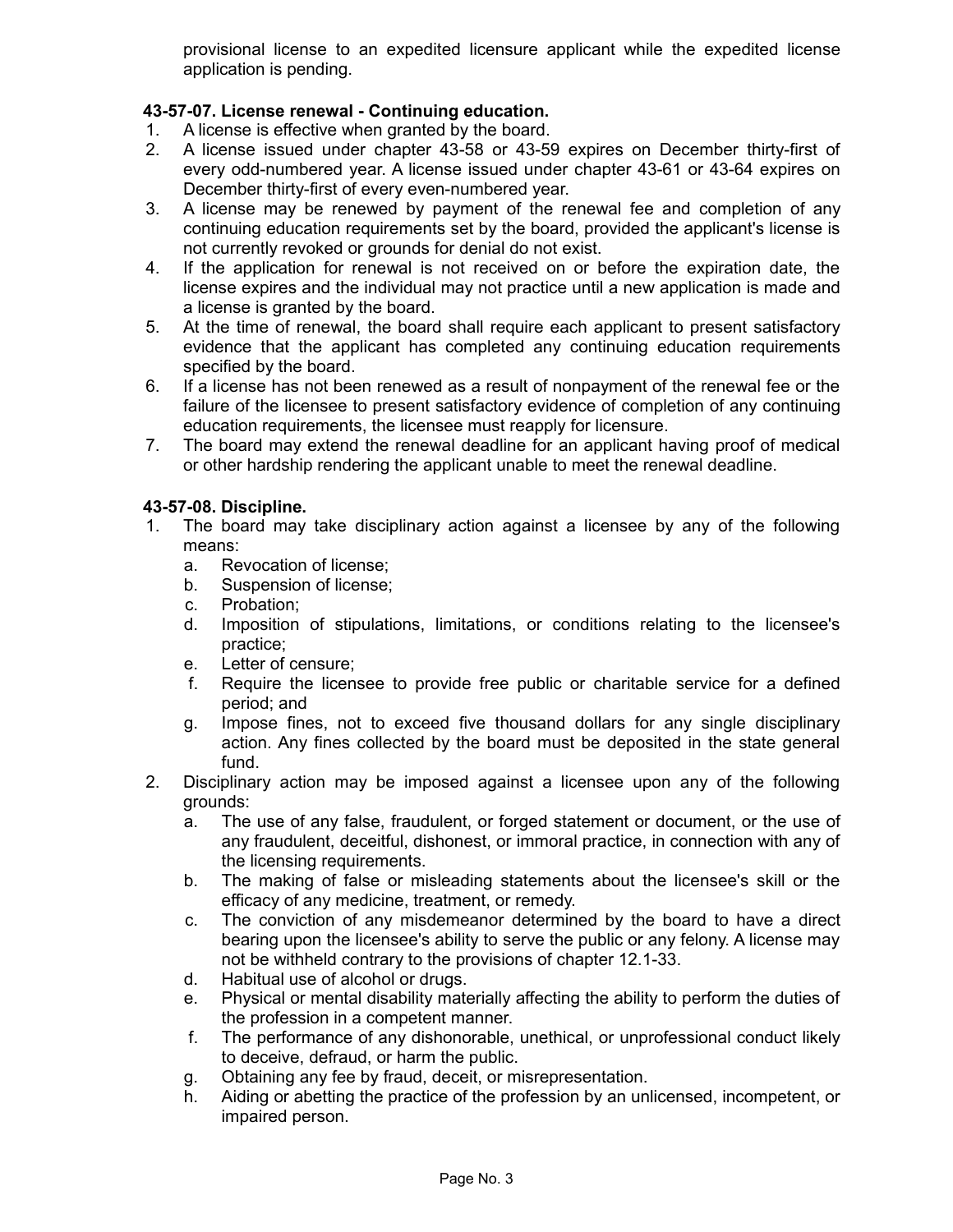- i. The violation of any provision of the rules of the board, or any action, stipulation, condition, or agreement imposed by the board.
- j. The practice of the profession under a false or assumed name.
- k. The advertising for the practice of the profession in an untrue or deceptive manner.
- l. The representation to a patient that a manifestly incurable condition, sickness, disease, or injury can be cured.
- m. The willful or negligent violation of the confidentiality between licensee and patient, except as required by law.
- n. Gross negligence in the practice of the profession.
- o. Sexual abuse, misconduct, or exploitation related to the licensee's practice of the profession.
- p. A continued pattern of inappropriate care.
- q. The imposition by another state or jurisdiction of disciplinary action against a license or other authorization to practice based upon acts or conduct by the licensee which would constitute grounds for disciplinary action as set forth in this section. A certified copy of the record of the action taken by the other state or jurisdiction is conclusive evidence of that action.
- r. The lack of appropriate documentation in medical records for diagnosis, testing, and treatment of patients.

# **43-57-09. Disciplinary proceedings - Appeals.**

- 1. Upon the filing of a written and signed complaint that alleges that a licensee practicing in this state has engaged in conduct identified as grounds for disciplinary action under this chapter, and which sets forth information upon which a reasonable and prudent person might believe that further inquiry should be made, the board shall cause the matter to be investigated.
- 2. The board may investigate a complaint on the board's own motion, without requiring the identity of the complainant to be made a matter of public record, if the board concludes that good cause exists for preserving the anonymity of the complainant.
- 3. If the investigation reveals no grounds to support the complaint, the board, three years following the date on which the complaint was filed, shall expunge the complaint from the licensee's individual record in the board's office.
- 4. If the investigation reveals grounds to support the complaint, the board shall initiate a disciplinary action by serving upon the licensee a notice of disciplinary action setting forth the allegations upon which the action is based, as well as a specification of the issues to be considered and determined.
- 5. If a written response contesting the allegations is not received by the board within twenty days of the date that the notice of disciplinary action was received or refused, the allegations may be deemed admitted and disciplinary sanctions deemed appropriate by the board must be imposed.
- 6. The board may at any time enter an informal resolution to resolve the complaint or disciplinary action.
- 7. An appeal from the board's final decision may be taken in accordance with chapter 28-32.

### **43-57-10. Disciplinary proceedings - Cost of prosecution.**

In any order or decision issued by the board in resolution of a disciplinary proceeding in which disciplinary action is imposed against a licensee, the board may direct the licensee to pay the board a sum not to exceed the reasonable and actual costs, including reasonable attorney's fees, incurred by the board in the investigation and prosecution of the case. When applicable, the licensee's license may be suspended until the costs are paid to the board. A licensee may challenge the reasonableness of any cost item in a hearing under chapter 28-32 before an administrative law judge. The administrative law judge may approve, deny, or modify any cost item, and the determination of the administrative law judge is final. The administrative hearing must occur before the licensee's license may be suspended for nonpayment.